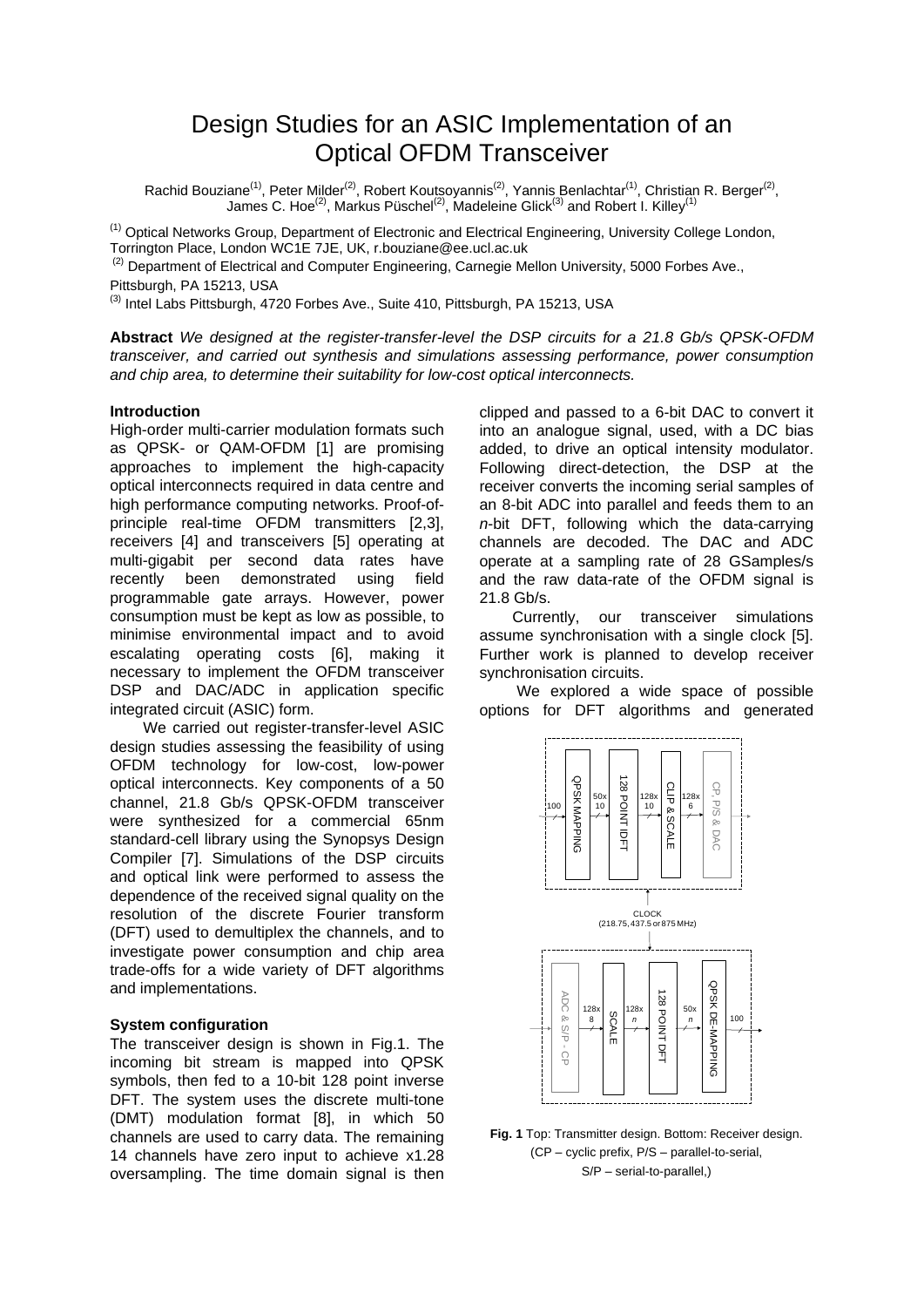hardware implementations of them together with the other DSP components (those shown as black blocks in Fig. 1) as described in the next section.

## **ASIC power consumption and area**

When implementing the discrete Fourier transform (DFT) and its inverse (IDFT) in hardware, there are many different algorithmic and architectural options to choose from. This means that there are many feasible implementations, each with different cost and throughput characteristics. We used the Spiral hardware generation framework [9] to automatically explore a range of registertransfer-level IDFT and DFT implementations in Verilog, and we evaluated each in the context of the proposed transmitter and receiver.

For this study, we generated twenty different IDFT and DFT implementations (with 10 bit and 14 bit fixed point data types, respectively). All designs are based on the Iterative Cooley-Tukey FFT algorithm with varying radices [10]. The designs we consider process either 32, 64, or 128 samples per cycle, and thus must be clocked at 875, 437.5, or 218.75 MHz (respectively) in order to meet the throughput requirement of 28 Gsamples/s. To meet our OFDM performance target, each design must perform approximately  $10^{12}$  fixed point operations per second. The designs that process more samples per cycle have a higher area but are clocked at a lower frequency and thus consume less power. This allows a tradeoff between power consumption and area.

We used Synopsys Design Compiler Ultra [7] to synthesize and characterize the tradeoff between power and area across the transmitter and receiver design space. We constructed transceivers from each generated IDFT and DFT implementation by integrating appropriate modules for QPSK mapping, de-mapping, and clipping/scaling. Then, we synthesized each design for a commercial 65nm standard-cell library.

Fig. 2 shows Design Compiler's reported area and power consumption for each design. Each point on the graph indicates the power (yaxis) and area (x-axis) of a single implementation of the transmitter or receiver. The solid lines indicate the Pareto-optimal set of designs (the set of designs that give the best tradeoff between power and area). The transmitter's Pareto-optimal set contains five designs, ranging from  $0.72$  mm<sup>2</sup> and 0.44 W to 0.95 mm<sup>2</sup> and 0.17 W. The receiver's Paretooptimal set contains three designs ranging from 1.14 mm<sup>2</sup> and 0.73 W to 1.35 mm<sup>2</sup> and 0.24 W.

## **ASIC Synthesis (65nm)**





**Fig. 2** Power (y-axis) and area (x-axis) for each synthesized transmitter and receiver.

Typically, power is the most critical constraint within the system, so one would choose the lowest/rightmost design from the Pareto-optimal set. However, if the system area is constrained, a smaller (yet higher power) design could be selected. The most powerefficient transmitter consumes 7.6 mW/Gb/s, while the most power-efficient receiver consumes 10.7 mW/Gb/s.

In both the transmitter and receiver, the most power-efficient designs process 128 samples per cycle at 218.75 MHz, while the most area-efficient designs process 32 samples per cycle at 875 MHz. For these architectures, the mixed radix Cooley-Tukey FFT algorithm has lowest cost when radices 8 and 16 are used. Simpler algorithms, such as the commonly-seen radix 2 FFT have higher computational cost and correspond to the least efficient points seen on the graph.

# **Receiver DFT resolution**

Next, we assessed the impact of varying the DFT resolution on the received signal quality. The inverse DFT in the transmitter used a 10 bit precision mixed radix Cooley-Tukey FFT algorithm with radices 8 and 16 as used in our previous work [2], and the precision of the DFT core in the receiver, using the same algorithm, was varied over the range *n* = 10 to 32 bits. The register-transfer-level transceiver designs, were tested in a Verilog simulation test bench. The input stimulus was a  $2^{15}$  de Bruijn sequence, passed through the IDFT, the output of which was scaled to *n* bits and fed to the *n*-bit DFT. Figs. 3 and 4 show the error vector magnitudes (EVM) [11] of the channels at the input to the QPSK de-mapping block for different DFT resolutions. Increasing the resolution reduces the EVM from -11 dB for 10 bits to -35 dB for